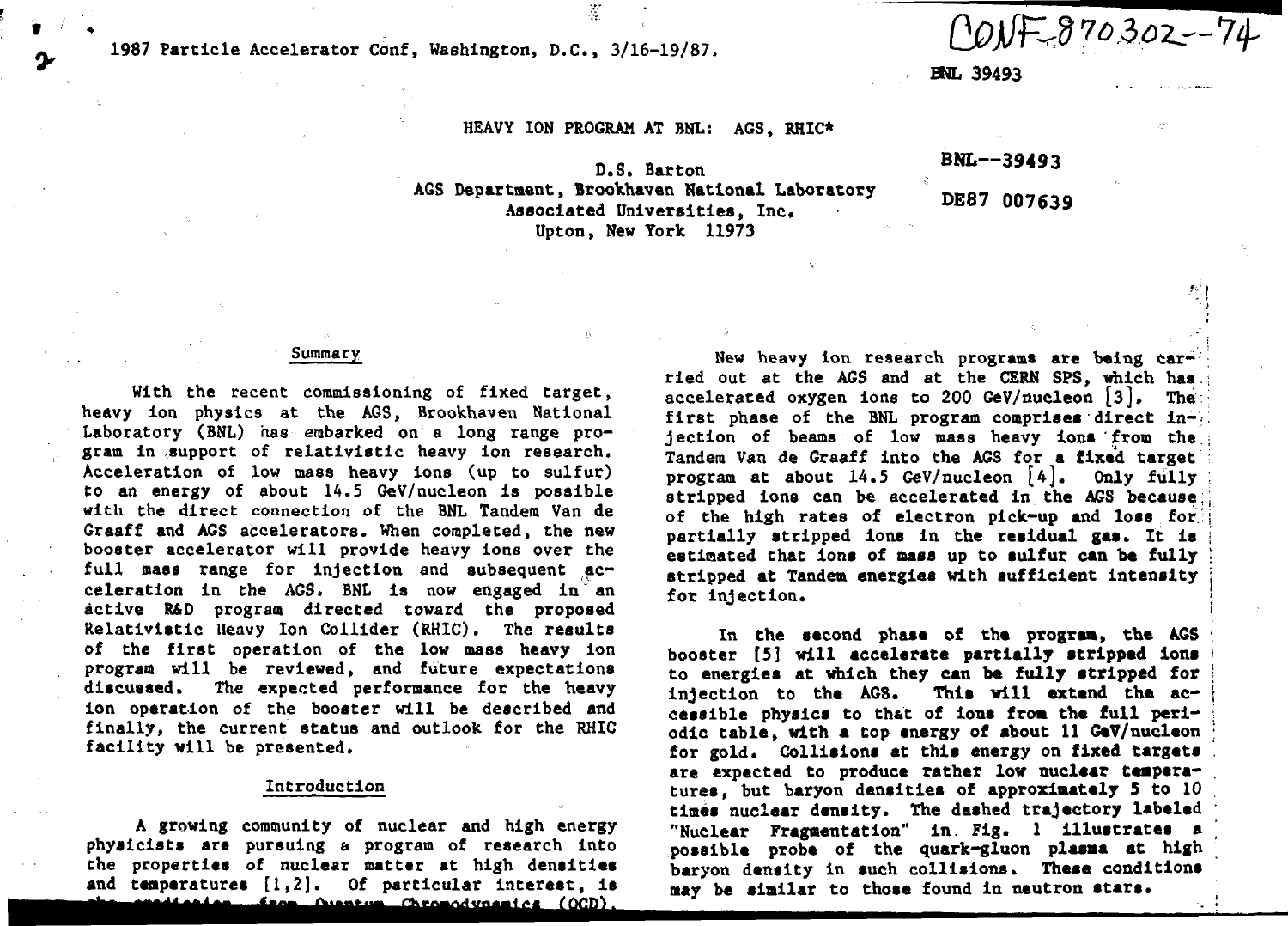**A growing community of nuclear and high energy physicists are pursuing a program of research into the properties of nuclear natter at high densities and temperatures [1,2]. Of particular interest, is the prediction, from Quantum Chronodynamics (QCD), of the formation of a quark-gluon plasma, a state analogous to an electronic (QED) plasma of" free electrons and ions. Fig. 1 is a schematic representation of a phase diagram for nuclear matter with temperature (of nucleons and produced particles) plotted vs. baryon (nucleon) density. The region of deconfined quarks and gluons is the target of this research.**



**Pig. 1. Phase diagram showing nuclear temperature vs. baryon density. Band indicates transition between hadrons and the quark-gluon plasma, (after G. Bayra, ref. 1)**

**\*Work performed under the auspices of the U»S. Department of Energy.**

**"Nuclear Fragmentation" in. Fig. 1 illustrates a possible probe of the quark-gluon plasma at high baryon density In such collisions. These conditions** may be similar to those found in neutron stars.

**The layout of the BNL site including the facili**ties comprising the heavy ion operation is shown in<sup>2</sup> **Fig. 2. Dominating the figure, and awaiting final' project approval, is the proposed RHIC facility [6]j> which will extend the range of physics to energies of 100 Gev/nudeon in each ring. At these energies, the;** colliding nucleii are expected to be highly trans**parent to each other, leading to lower baryon density over much of the collision, but to high tempertures in the region of excitation and particle production.** The trajectory in Fig.<sup>1</sup>1 labelled "Central Regions" **indicates a possible probe of the quark-gluon plasma in heavy ion collisions in RHIC, under conditions ' which may closely parallel part of the early history of the universe.**

#### **Low Mas8 Heavy Ion Acceleration**

**The acceleration of oxygen lour- in the AGS in Oct. 1986 initiated the program of relativistic heavy ion physics at BNL. This project encompassed the . installation of pulsed negative ion sources at the ' two BNL Tandem machines, the construction of a 640 a ! beam transfer line, and the installation of injection ' equipment and new low frequency rf system components i in the AGS [7]. \**

## **Tandem as Preinjector**

**In serving as a pulsed preinjector for the AGS, the Tandem Van de Graaff facility operates in two modes. For the production of a fully stripped oxygen**

**DISTRIBUTION OF THE SUBJECT IS UNLIMITED** 

**MADILE**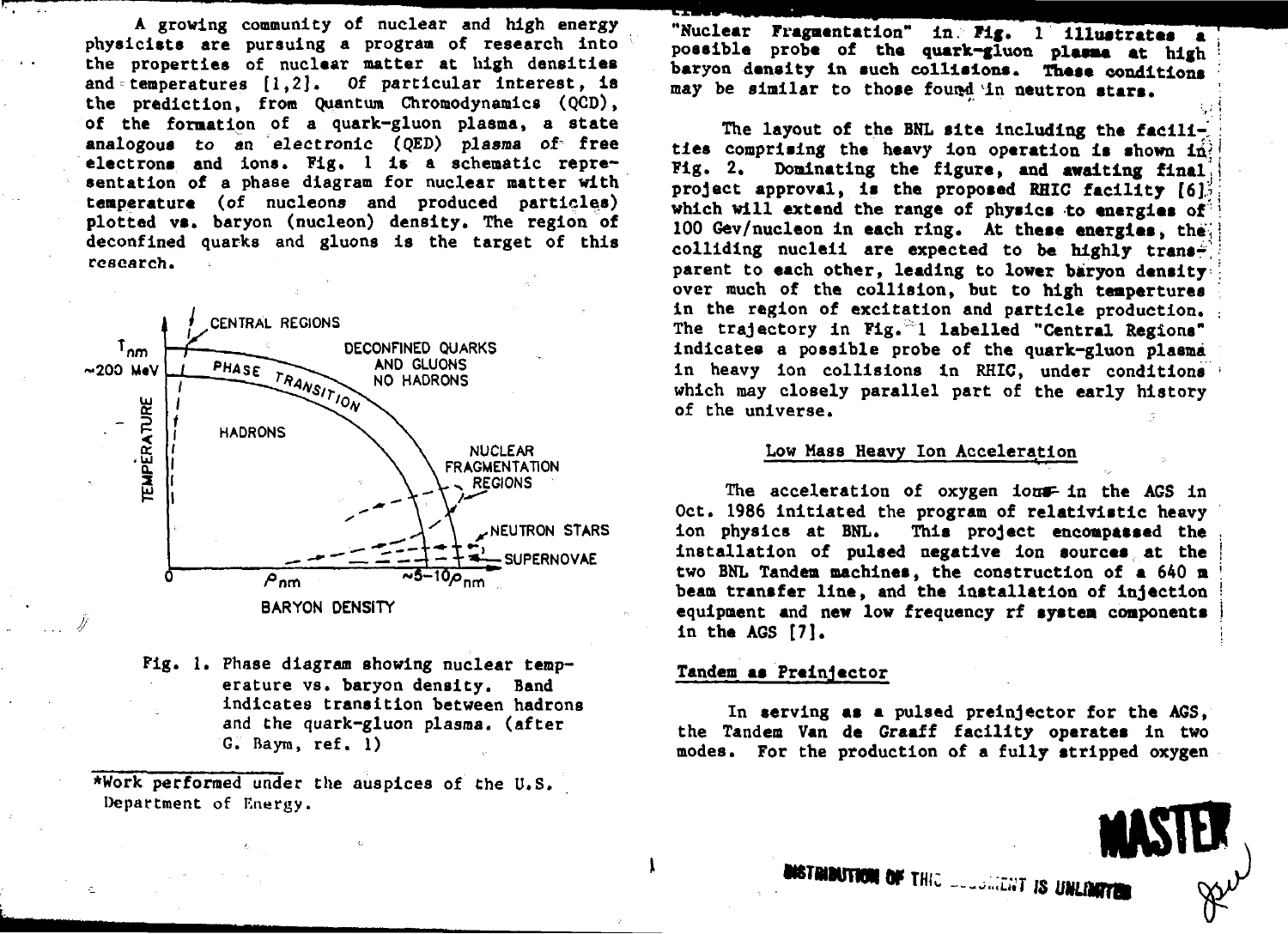$\cdot\cdot\cdot$ 

#### (3) Place 空火 日 PARE

# **TO 7S5S COPY**





turns (revolution period ~22.U«)Ti(Thelinjection takes **place at a field of approximately 90 6 on a slow ramp** of about 0.1 T/sec.

**The principal characteristics of the ACS acceleration cycle for low mass heavy ions are given in** Table 1. The frequency range of the proton acceleration rf system in the AGS extends from  $2.5$  to  $4.5$ <sup> $\circ$ </sup> **MHz, which is matched to the proton injection energy^ of 200 MeV. The capture and acceleration of heavy<sup>1</sup>\* ions of 6-8 MeV/nudeon on the same 12th harmonic ofj** the revolution frequency requires a range from 0.5 to **4.5 MHz. A separate ferrite-loaded cavity with** peak voltage of about 8 kV on each of two gaps [8<sup>f]</sup> accelerates the beam to 200 MeV/nucleon, after which **the proton system accelerates the beam to ful energy. A new low-level rf system controls the lo' frequency sweep [9]. At 200 MeV/nucleon the contro** of the rf passes to the so-called "boot-strap" low<sub>n</sub>, **level system used for protons in which the beam pick' up signals drive both frequency and phase servos I'<sup>J</sup> The remainder of the acceleration cycle closely follows the proton cycle with the exception that transition energy occurs at twice the value of magnetic field because of the charge to mass ratio of the heavy ions.**

# **Table 1 AGS Parameters for Low-Mass Heavy Ion Acceleration**

| <b>Energy Range</b><br>A.   |                 | $6 - 200$ MeV/<br>nucleon    | $0.2 - 14.5$ GeV/ | nucleon            |
|-----------------------------|-----------------|------------------------------|-------------------|--------------------|
| RF Frequency                | $0.5 - 2.5$ MHz |                              | $2.5 - 4.5$ MHz   |                    |
| Harmonic Number             | 12              |                              | 12                |                    |
| Energy Gain/Turn            |                 | $4.0 \text{ keV}$<br>nucleon |                   | 70 keV/<br>nucleon |
| Magnetic Field<br>Rise Rate |                 | 0.1 T/sec                    |                   | $2.0$ T/sec<br>ç   |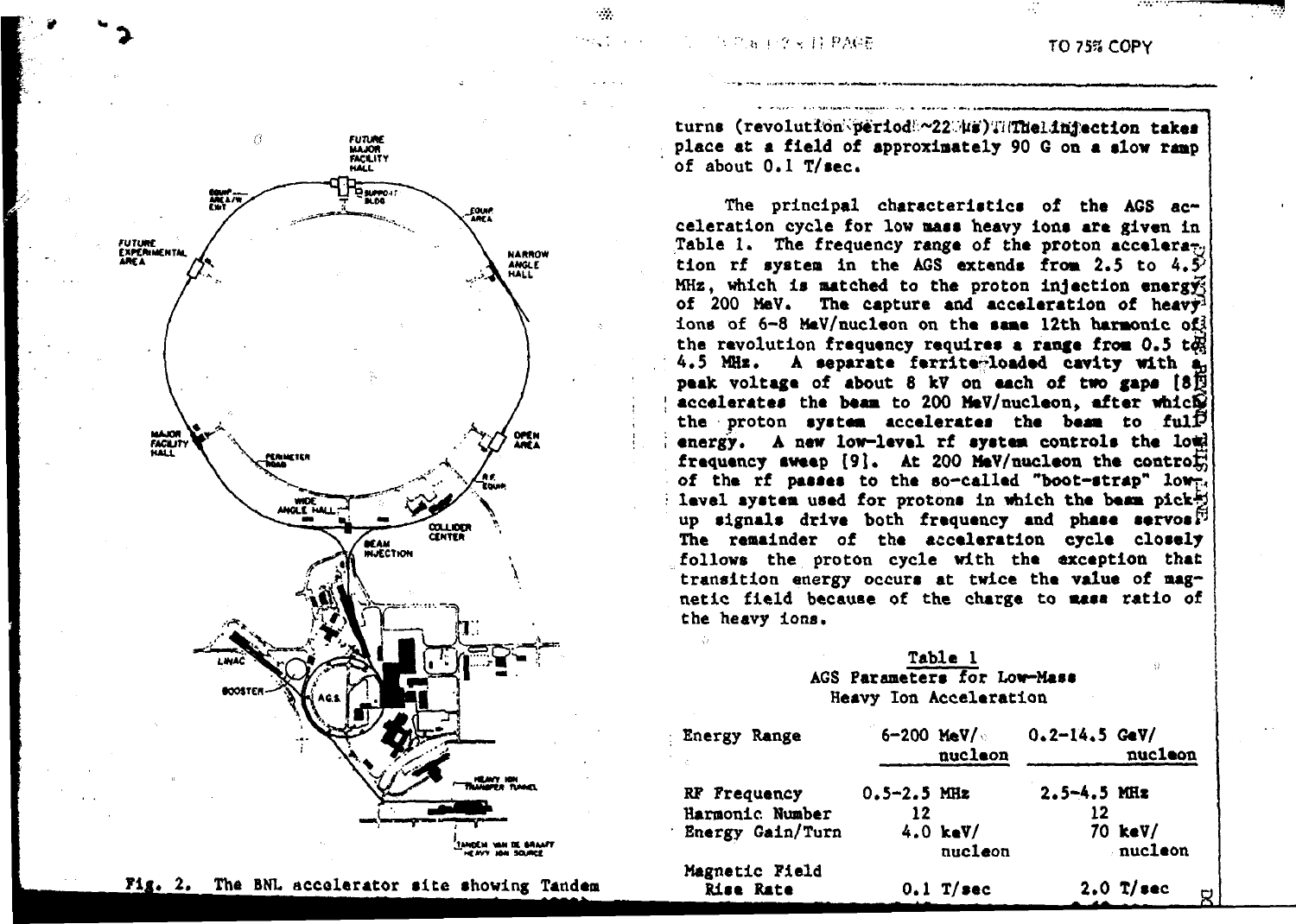**Fig. 2. The BNJ- accelerator site showing Tandem Van de Graaff, AGS, Booster (op. 1989) and Relatlvlstlc Heavy Ion Collider (proposed).**

**beam at 7 MeV/nucleon, a pulsed negative ion beam is accelerated to the positive high voltage terminal of the MP-7 Tandem which normally operates at 14 to 15 MV. Stripping in a thin foil at the terminal produces several positive charge states, of which the 0(7<sup>+</sup>) state is selected In the first stage of the beam line to the AGS, whereupon it is stripped of its remaining electron.**

**For the production of beams of silicon or sulfur, the ion source is located at the terminal of a second, lower voltage Tandem, MP-6, operating at negative high voltage. The negative ions are accelerated to ground potential and to the terminal of MP-7, where a stripping foil is again located. After two further strippings at intermediate and full energies, the Ions are transported to the AGS.**

**The fractional energy spread of these Tandem beams Is approximately 2 x lO"<sup>4</sup>. The measured 902** emittance (normalized) of a 70 PA oxygen beam at 7 MeV/nucleon is about 0.25  $\pi$ -mm-mr and of a 18 uA **silicon beam at 6.7 MeV/nucleon is about 0.50 if-mra-rar.**

#### **AGS Injection and Acceleration**

**Direct Injection of the Tandem heavy ion beam into the AGS is accomplished using standard multiturn injection into horizontal phase space of the accelerator using a pulsed orbit bump and a dc electrostatic septum. Nominal injection comprises about 10**

| Harmonic Number        |            | $\left\{ \cdot \right\}$     |                       |                    |             |
|------------------------|------------|------------------------------|-----------------------|--------------------|-------------|
| Energy Gain/Turn       |            | $4.0 \text{ keV}$<br>nucleon |                       | 70 keV/<br>nucleon |             |
| Magnetic Field         |            |                              |                       |                    |             |
| Rise Rate              |            | $0.1$ T/sec                  |                       | $2.0$ T/sec        |             |
| Acceleration Time      | $0.45$ sec |                              | $0.60$ sec            |                    | 8.          |
| Experimental Beams     |            |                              |                       |                    | $\vec{S}$   |
| Spill Duration         |            | $\sim$ 1.0 sec               |                       |                    |             |
| Total Cycle Time       |            | $~\sim$ 3.2 sec              | $\sim \kappa_{\rm c}$ |                    |             |
|                        |            |                              |                       |                    | <b>Eddi</b> |
| Performance<br>Initial |            |                              |                       |                    | 1:1         |

During commissioning and the first physics runin Oct.-Nov. 1986, the Tandem delivered to the AGS a<sup>1</sup> **beam of oxygen at a peak current of about 90** More typical operating conditions comprised the  $\text{ln}\ddot{\tilde{H}}$ **jection of up to about 12 turns of a 50 to 60 uA beam,** into the AGS with an average multiturn injection **efficiency of about 50%. Capture and early accelera^ tion efficiency was low (~10X) during this run, lead**ing to a beam at full energy of about  $5 \times 10^8$  ions/ **pulse. This intensity is significantly more than the** level required for the direct fixed target program. **The operational lower limit on intensity in the AGS will be set by the level required to maintain beam control in the bootstrap low-level rf system, which** is approximately  $1 \times 10^9$  electronic charges. It is **expected that the new low-level rf system will eventually be used to control the full acceleration** cycle and reduce the intensity threshold for ac**celeration of the heavier ions up to sulfur. For these ions, Tandem yields are lower and losses in the AGS due to electron pick-up in the residual gas are more severe with an expected fractional loss for sulfur Injected at 6.8 MeV/nucleon of about 40-50%.**

**The passage of the hand-over between the two rf systems was very smooth with only a few percent loss of bean. The limits to performance in the acceleration of directly injected heavy ions occur in the early portion of the cycle.**

**ALLENE**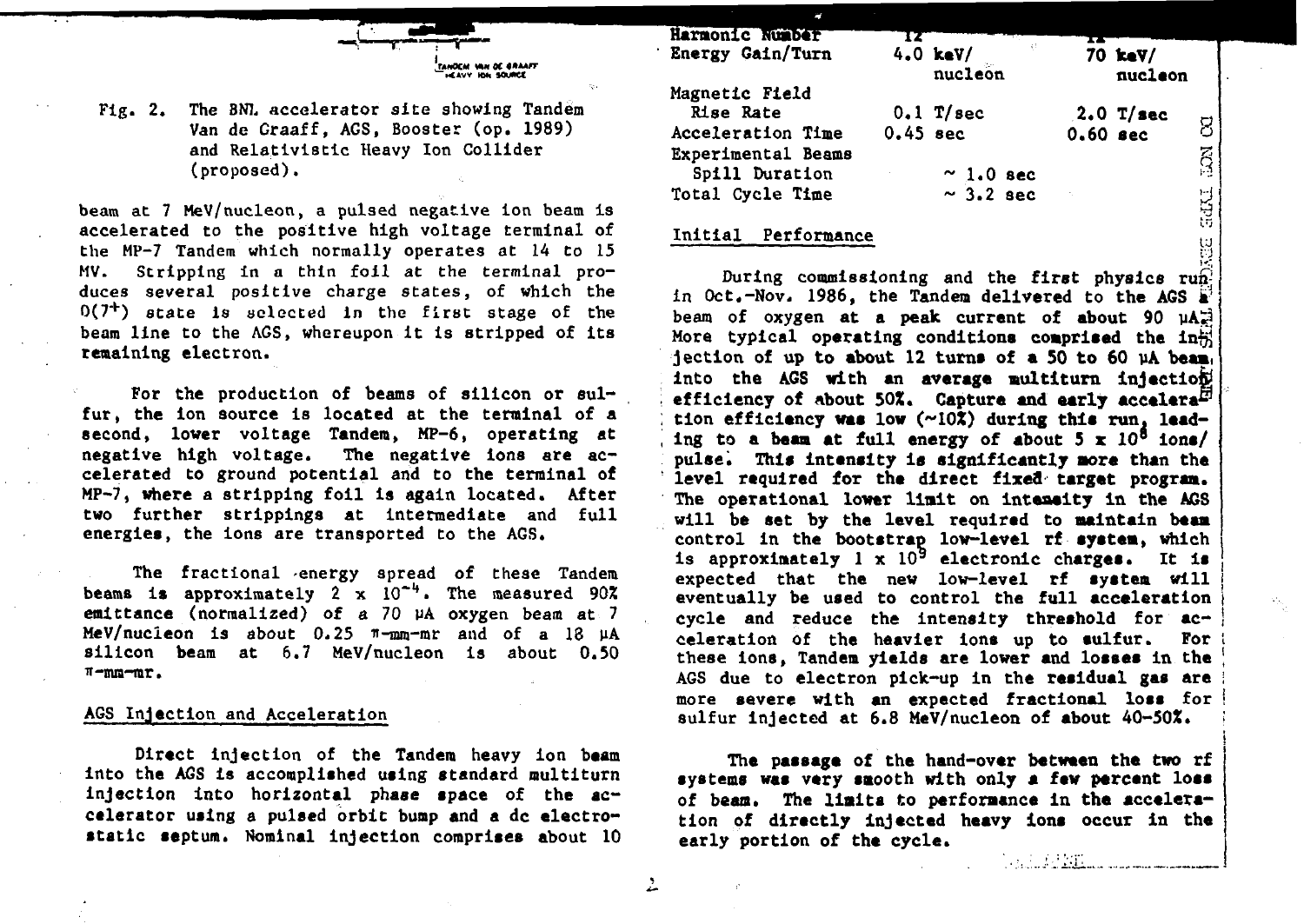**TO 75°6 COPY**

**PI**

The 14.5 GeV/nucleon oxygen beam was extracted from the AGS using standard resonant extraction. **The beam was delivered to three beam lines in Which \ nine experiments collected data. The typical in- i tensity useful to these experimenters ranged from 5 x ' 10<sup>3</sup> to 10<sup>s</sup> ions per spill, so substantial collimation : of the extracted intensity of 5 x 10<sup>8</sup> ions per spill was required. Contamination of the beam by fragments generated by ion collisions in beam extraction and delivery aeptums and collimators was a concern before Hits run; however, the observed purity of the beam was found to be excellent. Fig. 3 shows the result of a measurement of beam purity made after dilution and collimation of the beam by a factor of 10<sup>5</sup> [10]. The normalized emittance of this typical beam delivered to an experiment was ~ 0.75 inmn-mr.**



heavier species; The Tandea beanWwHlIBB transported **from a point near the end of the new transport line, Inside the AGS tunnel to the booster, located near the old 50 MeV linac injection line. The booster repetition rate for heavy ion operation will be <1H\* with a peak dipole field of about 1.3 T, while for proton operation, the rate will be 7.5 Hz with w maximum field of 0.55 T. The maximum magnetic rigidity of the heavy ions after acceleration is 17.& T-m, which is sufficient for an efficiency of >50Z for fully stripping Au(33+) before injection into the! AGS. Table 2 lists representative parameters foifj operation of the booster with heavy ions and protons»i The booster rf accelerating system, like the present^** AGS system, will comprise a heavy ion pre-accelera $\mathcal{L}$ **tlon system, with a lower frequency of 200 kHz foP the heaviest ions, and a system which will accelerate] protons and heavy ions above 2.4 MHz.** òń.

r a shekarar **Daeir** 

|                   |                 | Table 2                                     |                         | ម្ព<br>ស |
|-------------------|-----------------|---------------------------------------------|-------------------------|----------|
|                   |                 | AGS Booster Parameters for Heavy Ions       |                         |          |
| <b>Injection:</b> | Ł               | $\overline{\mathbf{S}}$                     | $\overline{\mathbf{v}}$ |          |
| Net charge        | 1               | 14                                          | 33                      |          |
| Mass Number.A     |                 | 32                                          | 197                     |          |
| Υ                 | 200 MeV         | $4.7$ MeV/<br>nucleon                       | $1.1$ MeV/              | nucleon  |
| B٥                | $2.15$ T $m$    | $0.71$ T $m$                                | $0.89$ T $m$            |          |
| RF frequency      | $2.5$ MHz       | 446 kHz                                     | 206 kHz                 |          |
| Extraction:       |                 |                                             |                         |          |
| T                 | $1.5$ GeV       | $0.97 \text{ GeV}$ 0.35 GeV                 |                         |          |
|                   |                 |                                             | nucleon                 | nucleon  |
| Bρ                | 7.51 T.m        | 12.6 T <sup>o</sup> m 17.5 T <sup>o</sup> m |                         |          |
| RF frequency      | 4.11 MHz        | $4.13$ MHz $3.06$ MHz                       |                         |          |
| No. particles     |                 |                                             |                         |          |
| per pulse         | $1 - 3x10^{13}$ | $1.5x10^{10}$                               | 3.2x10 <sup>9</sup>     |          |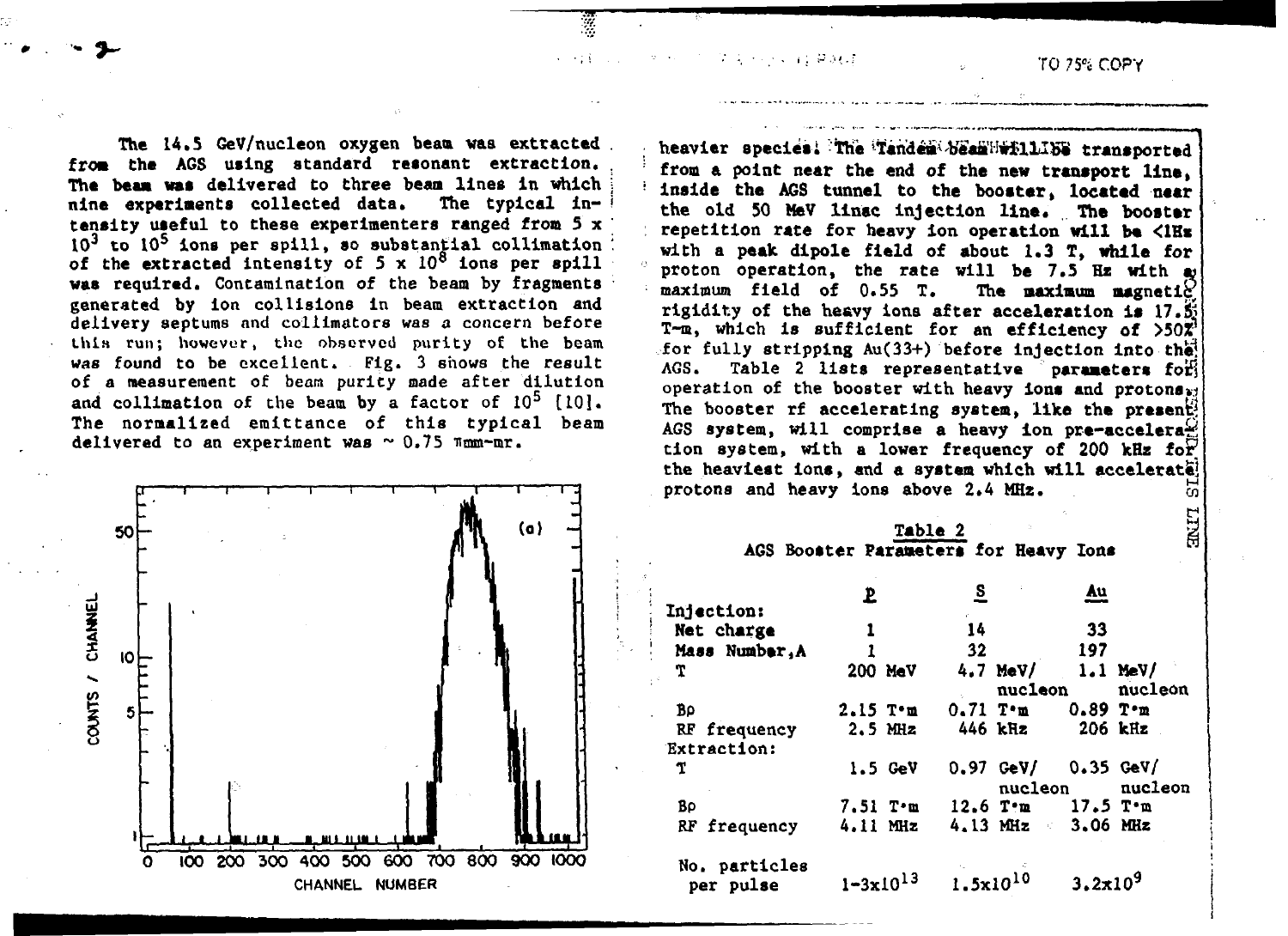**Fig. 3. Pulse height spectrum from 1 mm scintillator in 14.5 GeV/nucleon oxygen beam. Pedestal and oxygen peaks are prominent features, with less than 1% contamination by nuclear fragments.**

**During the first running period only oxygen ions were accelerated in the AGS. A silicon beam was produced at the Tandem and its properties were studied in the transfer line. The April 1987 run, for which set-up is in progress, will utilize primarily silicon. The task of accelerating sulfur, which will entail low intensities from the Tandem and poor survival in the AGS vacuum, has not been attempted yet, and may be possible only if open-loop operation of the rf system can be established.**

# **AGS Pre-acceleration Booster**

**The second phase of the BNL program for heavy ions will begin with the completion of the AGS Booster project, which is scheduled for the end of 1989. This machine, one-fourth the circumference of the AGS, was proposed to upgrade the intensities achievable in the AGS proton program by a factor of 3-4 and, operating as an accumulator, by a factor of 10-20 for polarized protons. In addition, the booster will be able, because of its excellent vacuum (~10~ Torr), to pre-accelerate beams of partially stripped ions over the full mass range.**

**In this phase of the operation, one Tandem Van de Graaff will provide fully stripped ions of low mass, and partially stripped ions of sulfur and**

**The booster project construction has been modestly funded since FY 1986 and it approaching t task with a highly refined design. Recent work focused on the fabrication and measurement of proto§ type magnets, tracking studies of the effects off vacuum chamber eddy-currents, rf ferrlte measurements!** and system design, and ring power supply design. **GXOXE** 

# **Relativistlc Heavy Ion Collider ^**

**The proposed RHIC facility has been designed to! accept beams of heavy ions and/or protons from the, AGS and to accelerate and provide collisions at: energies up to 100 GeV/nucleon for gold and 250 GeV** for protons. The two rings of superconducting mag**nets will occupy the existing CBA tunnel and utilize the existing cryogenic plant and experimental halls from that project. The physics of relativistic heavy ions puts rather different demands—on the aachine design, than are common in high energy hadron-hadron colliders. The luminosities required are modest because of the large cross sections of ion-ion interactions. The aachine must be able to provide reasonable luminosities over its full energy range, and allow the collisions of unlike ion species as well as like species.**

# **Collider Design and Performance \**

na andersander all

**The lattice of the accelerator consists of two ! separate rings with six intersections arranged to ' permit collisions at a crossing angle which may be varied from 0 to 2 mr.fll] Table 3 summarizes some general parameters of the collider.**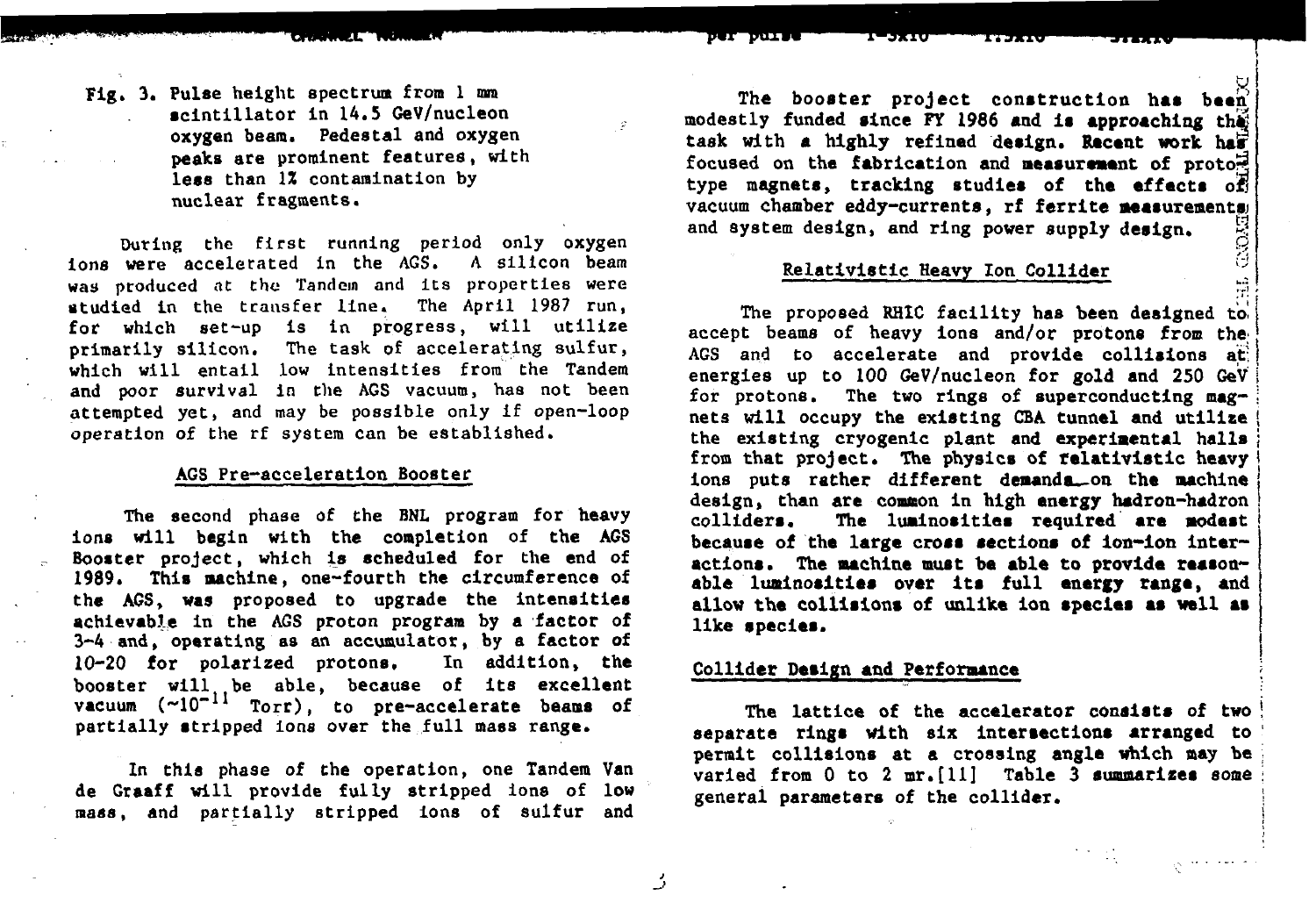•1 1 :.;..;• . **OR 8 ]•'?.\* 11 PACE** T075S COPY

÷Ъ,

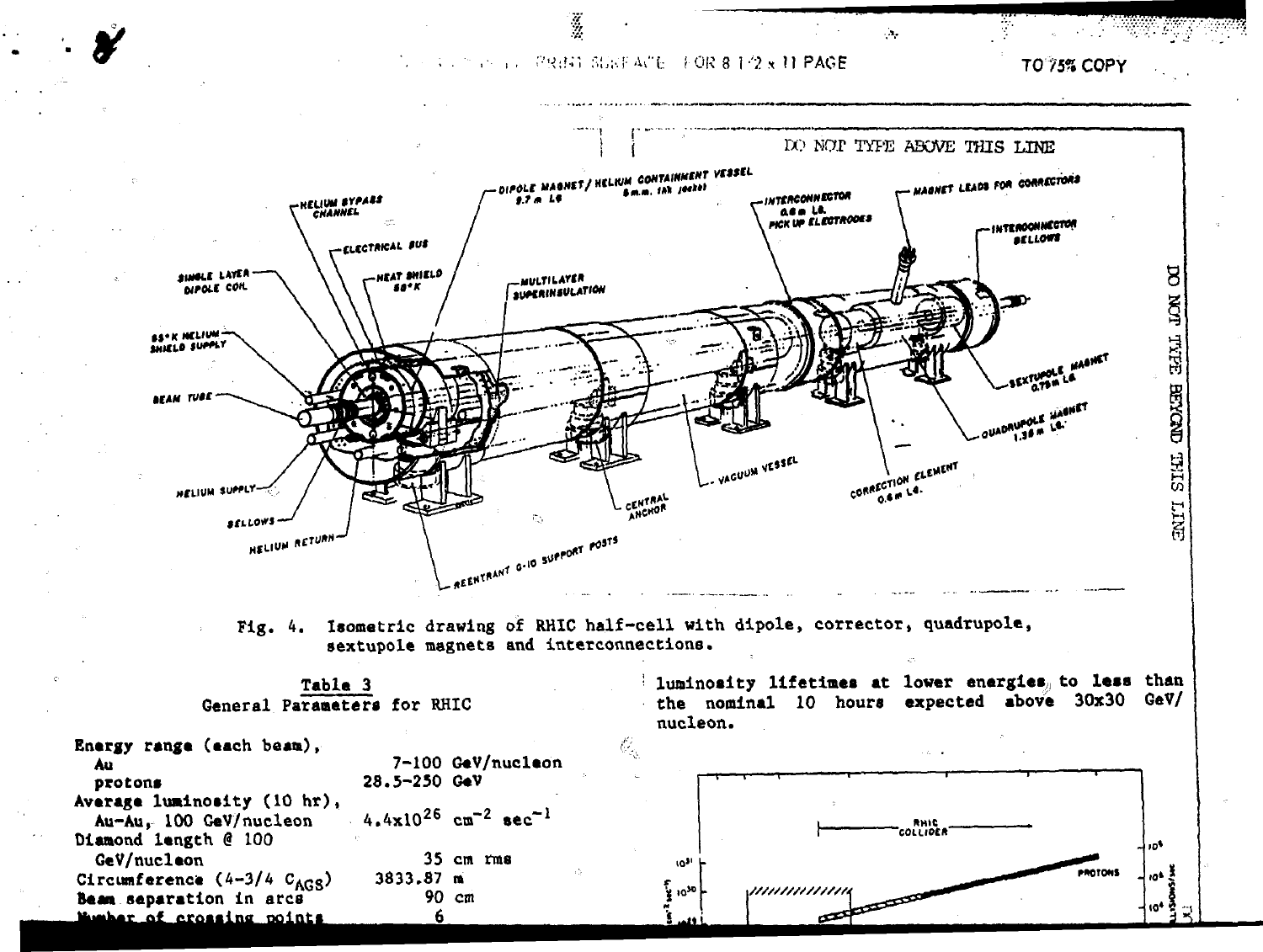| 90 $cm$<br>المستحيلية<br><b>Beam separation in arcs</b><br>6<br>Number of crossing points<br><sup>⊹9</sup> m<br>Free space at crossing point<br>Beta @ crossing point,<br>horizontal/vertical<br>6 m<br>3 <sub>m</sub><br>low-beta insertion<br>Betatron tune,<br>horizontal/vertical<br>28.82<br>$\sim 25.0$<br>Gamma transition<br>Box-car<br>Filling mode<br>57<br>Number of bunches/ring<br>$-1.1x109$<br>Number of Au ions/bunch<br>Filling time (each ring)<br>l min<br>₿<br>Magnetic rigidity, Bo:<br>$96.5$ T $\cdot$ m<br>e injection<br>$839.5$ T $m$<br>@ top energy<br>g.<br>26.7 MHz<br>RF frequency<br>1.2 MV<br>RF voltage<br>min<br>Acceleration time<br>1 | Circumference (4-3/4 C <sub>AGS</sub> ) | 3833.87 m |  |
|----------------------------------------------------------------------------------------------------------------------------------------------------------------------------------------------------------------------------------------------------------------------------------------------------------------------------------------------------------------------------------------------------------------------------------------------------------------------------------------------------------------------------------------------------------------------------------------------------------------------------------------------------------------------------|-----------------------------------------|-----------|--|
|                                                                                                                                                                                                                                                                                                                                                                                                                                                                                                                                                                                                                                                                            |                                         |           |  |
|                                                                                                                                                                                                                                                                                                                                                                                                                                                                                                                                                                                                                                                                            |                                         |           |  |
|                                                                                                                                                                                                                                                                                                                                                                                                                                                                                                                                                                                                                                                                            |                                         |           |  |
|                                                                                                                                                                                                                                                                                                                                                                                                                                                                                                                                                                                                                                                                            |                                         |           |  |
|                                                                                                                                                                                                                                                                                                                                                                                                                                                                                                                                                                                                                                                                            |                                         |           |  |
|                                                                                                                                                                                                                                                                                                                                                                                                                                                                                                                                                                                                                                                                            |                                         |           |  |
|                                                                                                                                                                                                                                                                                                                                                                                                                                                                                                                                                                                                                                                                            |                                         |           |  |
|                                                                                                                                                                                                                                                                                                                                                                                                                                                                                                                                                                                                                                                                            |                                         |           |  |
|                                                                                                                                                                                                                                                                                                                                                                                                                                                                                                                                                                                                                                                                            |                                         |           |  |
|                                                                                                                                                                                                                                                                                                                                                                                                                                                                                                                                                                                                                                                                            |                                         |           |  |
|                                                                                                                                                                                                                                                                                                                                                                                                                                                                                                                                                                                                                                                                            |                                         |           |  |
|                                                                                                                                                                                                                                                                                                                                                                                                                                                                                                                                                                                                                                                                            |                                         |           |  |
|                                                                                                                                                                                                                                                                                                                                                                                                                                                                                                                                                                                                                                                                            |                                         |           |  |
|                                                                                                                                                                                                                                                                                                                                                                                                                                                                                                                                                                                                                                                                            |                                         |           |  |
|                                                                                                                                                                                                                                                                                                                                                                                                                                                                                                                                                                                                                                                                            |                                         |           |  |
|                                                                                                                                                                                                                                                                                                                                                                                                                                                                                                                                                                                                                                                                            |                                         |           |  |
|                                                                                                                                                                                                                                                                                                                                                                                                                                                                                                                                                                                                                                                                            |                                         |           |  |
|                                                                                                                                                                                                                                                                                                                                                                                                                                                                                                                                                                                                                                                                            |                                         |           |  |
|                                                                                                                                                                                                                                                                                                                                                                                                                                                                                                                                                                                                                                                                            |                                         |           |  |

**The dipole magnets in the main arcs will be 9.5 m long, with a magnetic field of 3.5 X. Fig. 4 shows a drawing of an arc half-cell assembly. Both dipole and quadrupole magnets [12] are single-layer magnets wound using superconducting cable developed for the SSC. Maximum flexibility of operation is maintained by providing separate vacuum vessels for each ring. The cold-bore aperture of 73 mm has been specified to satisfy the performance requirements taking into account intrabeara scattering [13].**

**Figure 5 shows the expected average luminosity for head-on collisions of several representative Ion species over the full range of energies. The performance for fixed target operation of the AGS and RHIC are also indicated. Intrabeam scattering limits**

I'n



**Fig. 5. Luminosity vs. center-of-aass energy for AGS and RHIC programs. Sight-hand scale refers to collisions at impact parameters less than 1 Fermi.**

#### **Status and Outlook**

**Over the past two years, magnet system R&D has** produced magnet models which have comfortably met **the performance specifications for the RHIC facility. Recently, four full-length dipole magnets have been in fabrication using HERA tooling under an agreement with the DESY Laboratory in Hamburg. The coils have been wound at BNL and one magnet has been assembled at BNL. The other three are being built by Brown, Boveri et Cie (BBC). The BNL magnet has just undergone preliminary tests, in which it ran immediately to a field above the nominal operating point for full RHIC energy. Fig. 6 shows the training history of this 9.4 m aagnet. The first of the three BBC magnets has arrived at BNL and it being prepared for tests, with the others due in the next two months.**

**THE SEAR MANUS LINE**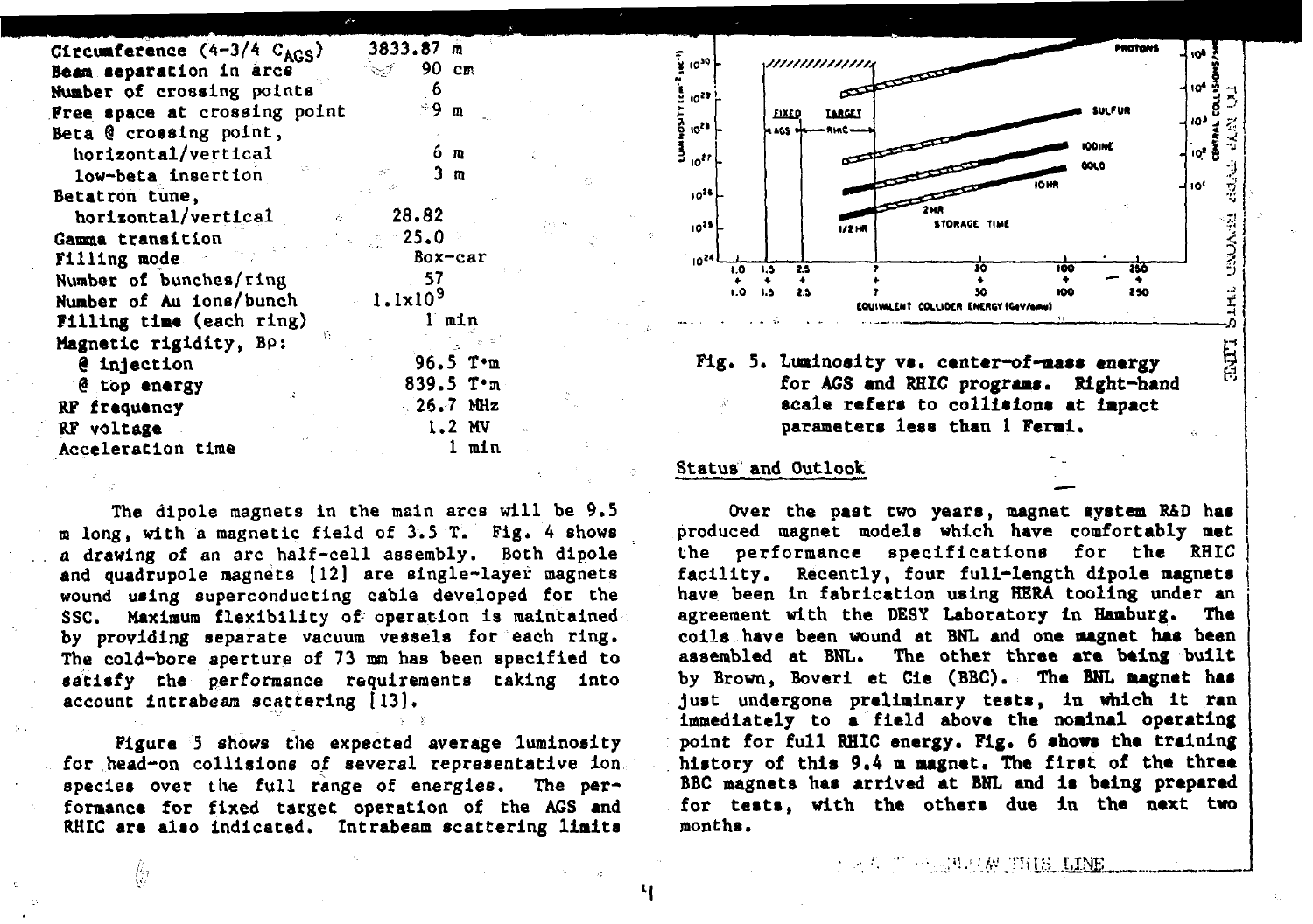**••-N T • • •: M** TO 75% COPY